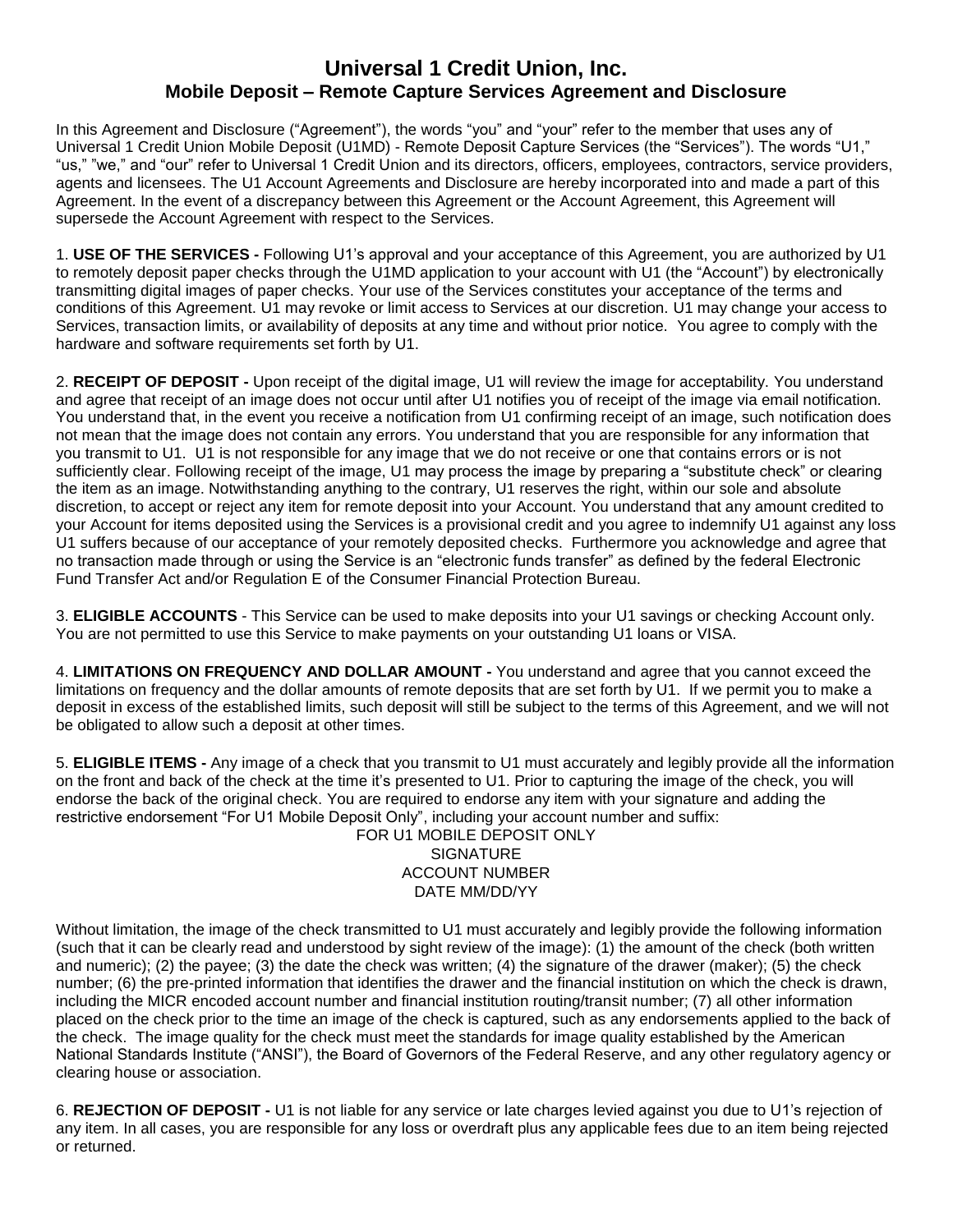7. **RETURNED DEPOSITS -** Any credit to your Account for checks deposited using U1MD is provisional. If original checks deposited through U1MD are dishonored, rejected or otherwise returned unpaid by the drawee bank, or are rejected or returned by a clearing agent or collecting bank, for any reason, including, but not limited to, issues relating to the quality of the image, you agree that an original check will not be returned to you, but that we may charge back the amount of the original check and provide you with an image of the original check, a paper reproduction of the original check or a substitute check. You agree to reimburse us for all loss, cost, damage or expense caused by or relating to the processing of the returned item. Without our approval, you shall not attempt to deposit or otherwise negotiate an original check if it has been charged back to you. U1 may debit any of your Accounts to obtain payment for any item that has been rejected or returned including any applicable fees, for any adjustment related to such item or for any warranty claim related to such item, whether or not the rejection, return, adjustment or warranty claim was made timely.

8. **CONTACT INFORMATION -** You agree to notify U1 immediately if you change your residential/mailing address, your telephone number or your email address, as this is the email address where U1 may communicate with you regarding any remote deposit items, if necessary. You authorize us to send information or inquiries to the email address we have on file for your Account.

9. **UNAVAILABILITY OF SERVICES -** You understand and agree that the Services may at times be temporarily unavailable due to system maintenance or technical difficulties including those of the Internet service provider, cellular service provider and Internet software. In the event that the Services are unavailable, you acknowledge that you can deposit an original check at any U1 location, participating ATM, or participating shared branch location. [\(https://www.u1cu.org/anywhere\)](https://www.u1cu.org/anywhere)

10. **FUNDS AVAILABILITY -** You understand and agree that, for purposes of deposits made using the Services, the place of deposit is Dayton, Ohio. Refer to the Funds Availability Policy for additional information. As a general rule, funds from deposits made by U1MD will be made available to you on the second Business Day following the Business Day on which we accept the check image from you. However, funds may not be available for up to seven Business Days from the day the deposit was made based on such factors as creditworthiness, the length and extent of your relationship with us, transaction and experience information, and such other factors as U1, in our sole discretion, deem relevant, and/or based upon funds availability options U1 may offer to you in connection with the Service. You acknowledge and agree that no funds availability option U1 offers constitutes a promise or guarantee that check funds will be finally collected from the drawee institution and/or finally paid to you. For purposes of this Service, the term "Business Day" means Monday, Tuesday, Wednesday, Thursday or Friday, except when those days are holidays or days on which we may be closed due to emergency conditions. Check images received by us before 4:00 p.m. Eastern Standard Time (EST) on a Business Day will be processed on the same day. Check images received by us after 4:00 p.m. EST will be processed on the next Business Day.

11. **SPECIAL ENDORSEMENT STANDARDS -** The Federal Law regarding funds availability requires the Financial Institution's endorsement area on the back of a check be kept clear or unobstructed. This rule is designed to prevent unnecessary delays in processing your deposits as well as to promote speedier returns of dishonored checks. Only the 1- 1/2 inch space from the "trailing edge" (the left edge of the check when it is facing you) can be used by you for endorsements or any other markings. U1 will not be responsible for any damages incurred in the event you deposit an item that is subsequently returned unpaid by the paying bank and that return is "late" due to markings on the check caused by you or a prior endorser on the back of the check.

12. **ACCOUNTHOLDER'S WARRANTIES -** You make the following warranties and representations with respect to each image of an original check you transmit to U1 utilizing the Services:

- Each image is a true and accurate rendition of the front and back of the original check, without any alteration, and the drawer of the check has no defense against payment of the check.
- The amount, payee(s), signature(s), and endorsement(s) on the image and on the original check are legible, genuine, and accurate.
- You will not deposit or otherwise endorse to a third party the original check and no person will receive a transfer, presentment, or return of, or otherwise be charged for, the original check or a paper or electronic representation of the original check such that the person will be asked to make payment based on an item that has already been paid.
- There are no other duplicate images of the original check.
- The original check was authorized by the drawer in the amount stated on the original check and to the payee(s) stated on the original check.
- You are authorized to enforce and obtain payment of the original check.
- You have possession of the original check and no party will submit the original check for payment.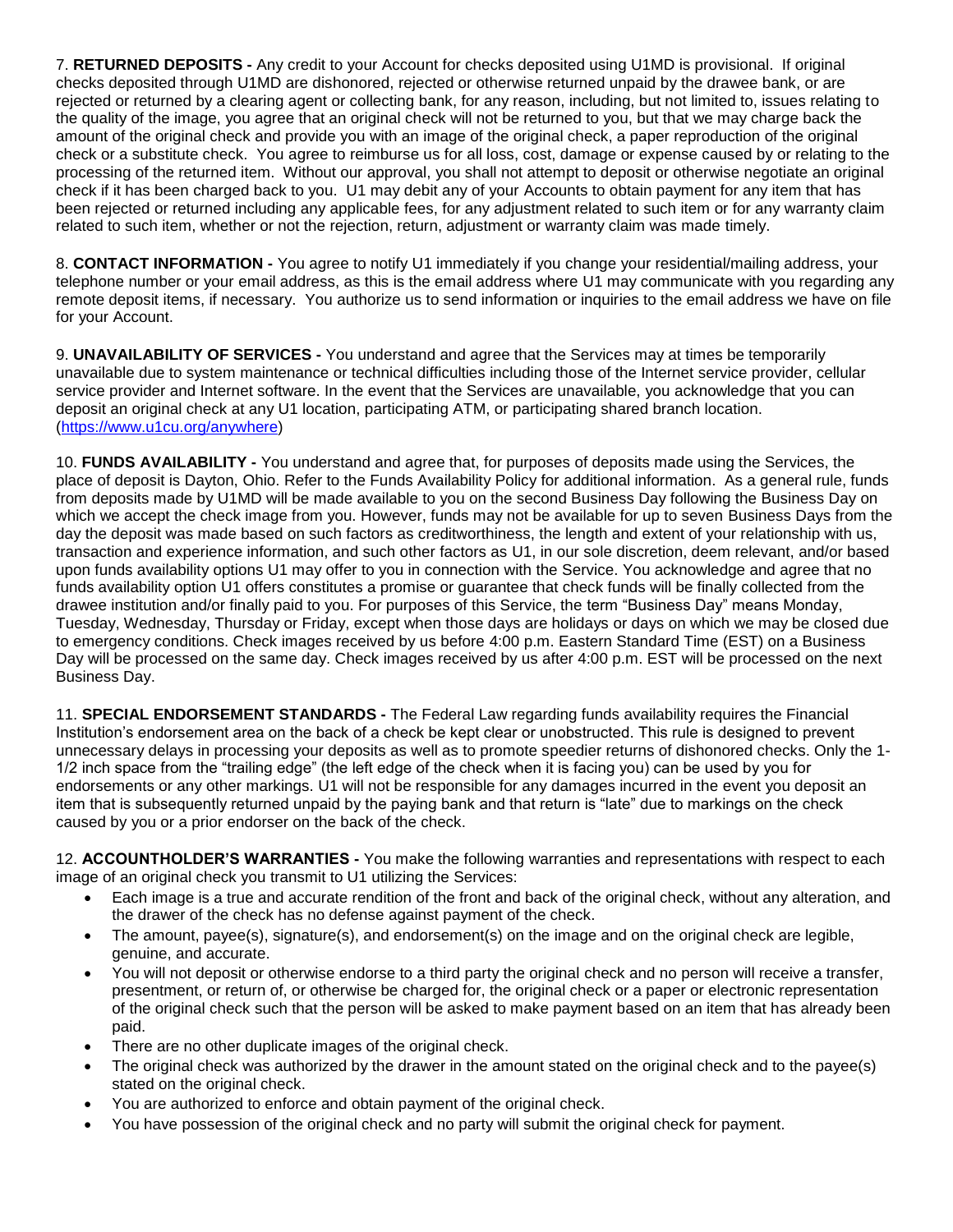You will not (i) modify, change, alter, translate, create derivative works from, reverse engineer, disassemble or decompile the technology or Service, (ii) copy or reproduce all or any part of the technology or Service; or (iii) interfere, or attempt to interfere, with the technology or Service.

With respect to each image, you make to us all representations and warranties that we make or are deemed to make to any party pursuant to law, regulation or clearinghouse rule. You agree that files and images transmitted to us will contain no viruses or any other disabling features that may have an adverse impact on our network, data, or related systems.

13. **STORAGE OF ORIGINAL CHECKS -** After you transmit any check image to U1 and receive confirmation from U1 that we have received the image, you agree to securely store the original check for a period of thirty (30) days ("Check Retention Period"). During the Check Retention Period, you agree to take appropriate measures to ensure that (a) only authorized persons will have access to the check; (b) the information contained on the check will not be improperly disclosed; and (c) the check will not be duplicated or negotiated in any form. Promptly after the expiration of the Check Retention Period, you agree to destroy the original check by first marking it "VOID", then destroying it by cross-cut shredding or another commercially acceptable means of destruction. After destruction of an original check, the image will be the sole evidence of the original check. During any time the original check or a copy or image thereof is available to you or in your possession, you agree to furnish it to U1 upon request.

14. **SECURING IMAGES ON MOBILE DEVICES -** When using U1MD, you understand that check images captured using your mobile device are stored on the device only until the associated deposit has been successfully submitted. You agree to promptly complete each deposit. In the event that you are unable to promptly complete your deposit, you agree to ensure that your mobile device remains securely in your possession until the deposit has been completed or to delete the associated images from the application.

15. **IN CASE OF ERRORS -** In the event that you believe there has been an error with respect to any original check or image thereof transmitted to U1 for deposit or a breach of this Agreement, you will within one Business Day after discovering the error contact U1 regarding such error or breach by calling 800.762.9555, ext.360.

16. **PERIODIC STATEMENT -** You agree to notify us of any suspected errors regarding items deposited through U1MD as soon as possible, and in no event later than 60 days after the applicable Account statement is sent to you via mail or eStatement. Unless you notify us within said 60 days, such statement regarding all deposits made through U1MD shall be deemed correct, and you are prohibited from bringing a claim against us for such alleged error.

17. **CHARGES FOR USE OF THE SERVICES -** All charges associated with the Services are disclosed in U1's Fee Schedule.

18. **UNACCEPTABLE DEPOSITS -** You understand and agree that you are not permitted to deposit the following items using the Services:

- Any item drawn on your Account or your affiliate's account.
- Any item that is stamped with a "non-negotiable" watermark.
- Any item that contains evidence of alteration to the information on the check.
- Any item issued by a financial institution in a foreign country.
- Any item that is incomplete.
- Any item that is dated more than six (6) months prior to the date of scanning or is post-dated (dated in the future).
- Savings Bonds.
- Any third party check, item(s) made payable to someone other than yourself or other authorized signers on the Account.
- Any item with a restrictive endorsement.
- Any item that is either a substitute check (as defined in Regulation CC or other applicable federal law or regulation) or an image replacement document that purports a substitute check.
- Any item that is payable jointly unless the check is endorsed by both parties and deposited into a joint account.

19. **TERMINATION OF THE SERVICES -** You may, by written request, terminate the Services provided for in this Agreement. U1 may terminate your use of the Services at any time without notice. In the event of termination of the Services, you will remain liable for all transactions performed on your Account.

20. **RELATIONSHIP TO OTHER DISCLOSURES -** The information in this Agreement applies only to the Services described herein. Provisions in other agreements and/or disclosure documents, as may be revised from time to time, remain effective for all other aspects of the Account.